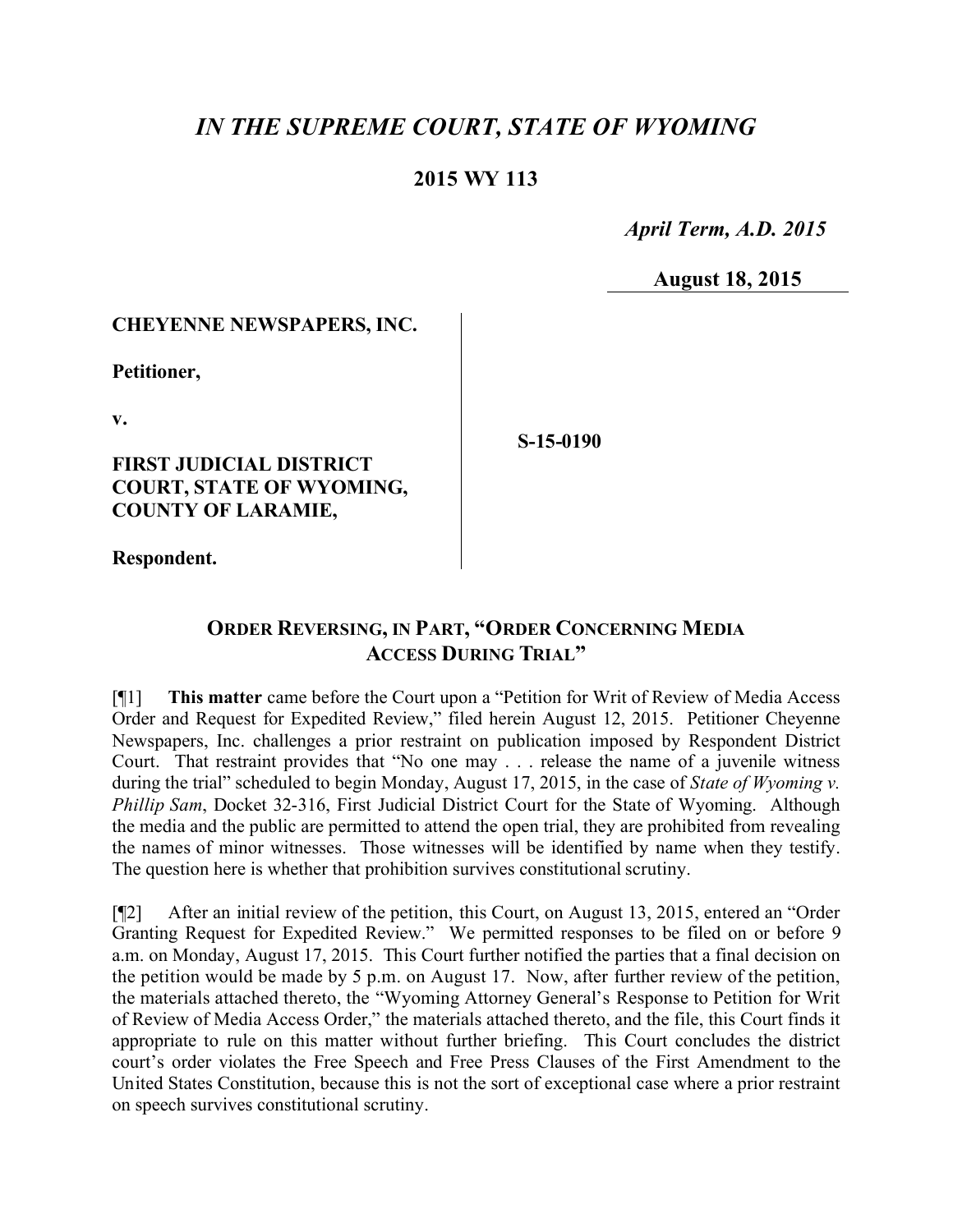#### **Facts**

[¶3] According to the materials submitted, Mr. Phillip Sam is charged as an adult with one count of first degree murder and twelve counts of aggravated assault. He was sixteen years old at the time of the offense, and it appears several of the witnesses set to testify at trial are juveniles.

[¶4] A hearing was held on August 6, 2015, concerning the question of media access to the trial, and Petitioner was invited to attend and be heard. That same day, Petitioner filed an objection to various restrictions of the proposed order. A day later, August 7, 2015, Petitioner was allowed to intervene for the limited purpose of being heard on its objection to the proposed order restricting the publication of names and photographs of witnesses who are minors.<sup>1</sup> On August 11, 2015, another hearing was held on Petitioner's objections.

[¶5] On August 12, 2015, the district court entered an "Order Concerning Media Access During Trial" that limited, *inter alia*, the identification of juvenile witnesses who testify during the trial in open court. It concluded that this measure was necessary because some of the juvenile witnesses had been the subject of threats. The district court's order states in pertinent part: "No one may . . . release the name of a juvenile witness during the trial." The "Petition for Writ of Review of Media Access Order and Request for Expedited Review" followed.

# **Standard of Review**

[¶6] Constitutional challenges present issues of law that we review *de novo*. *Operation Save Am. v. City of Jackson*, 2012 WY 51, ¶ 17, 275 P.3d 438, 447 (Wyo. 2012).

### **Discussion**

[¶7] The First Amendment provides that "Congress shall make no law ... abridging the freedom of speech, or of the press . . . ." This Amendment applies to judicial orders such as the order issued by the district court in the instant case. *See Alexander v. United States*, 509 U.S. 544, 550, 553 n.2, 113 S.Ct. 2766, 2771, 2773 n.2 (1993); *see also Oklahoma Pub. Co. v. District Court of Oklahoma*, 430 U.S. 308, 308-09, 97 S.Ct. 1045, 1045-46, 51 L.Ed.2d 355 (1977). Thus, a judicial order prohibiting the publication of information disclosed in a public judicial proceeding unavoidably clashes with two basic protections that the First Amendment provides. That is, "the right against prior restraints on speech and the right to report freely on events that transpire in an open courtroom." *United States v. Quattrone*, 402 F.3d 304, 308 (2d Cir. 2005).

[¶8] "The term prior restraint is used to describe 'administrative and judicial orders forbidding certain communications when issued in advance of the time that such communications are to occur.'" *Operation Save Am.*, ¶ 60, 275 P.3d at 457 (quoting *Alexander*,

 $\overline{a}$ 

 $<sup>1</sup>$  On Petition to this Court, Petitioner has not contested the district court's restriction that "[n]o one may broadcast or</sup> publish a picture or video identifying a juvenile witness . . . ." Thus, the narrow issue that is before us concerns the restriction of releasing the names of juvenile witnesses during trial.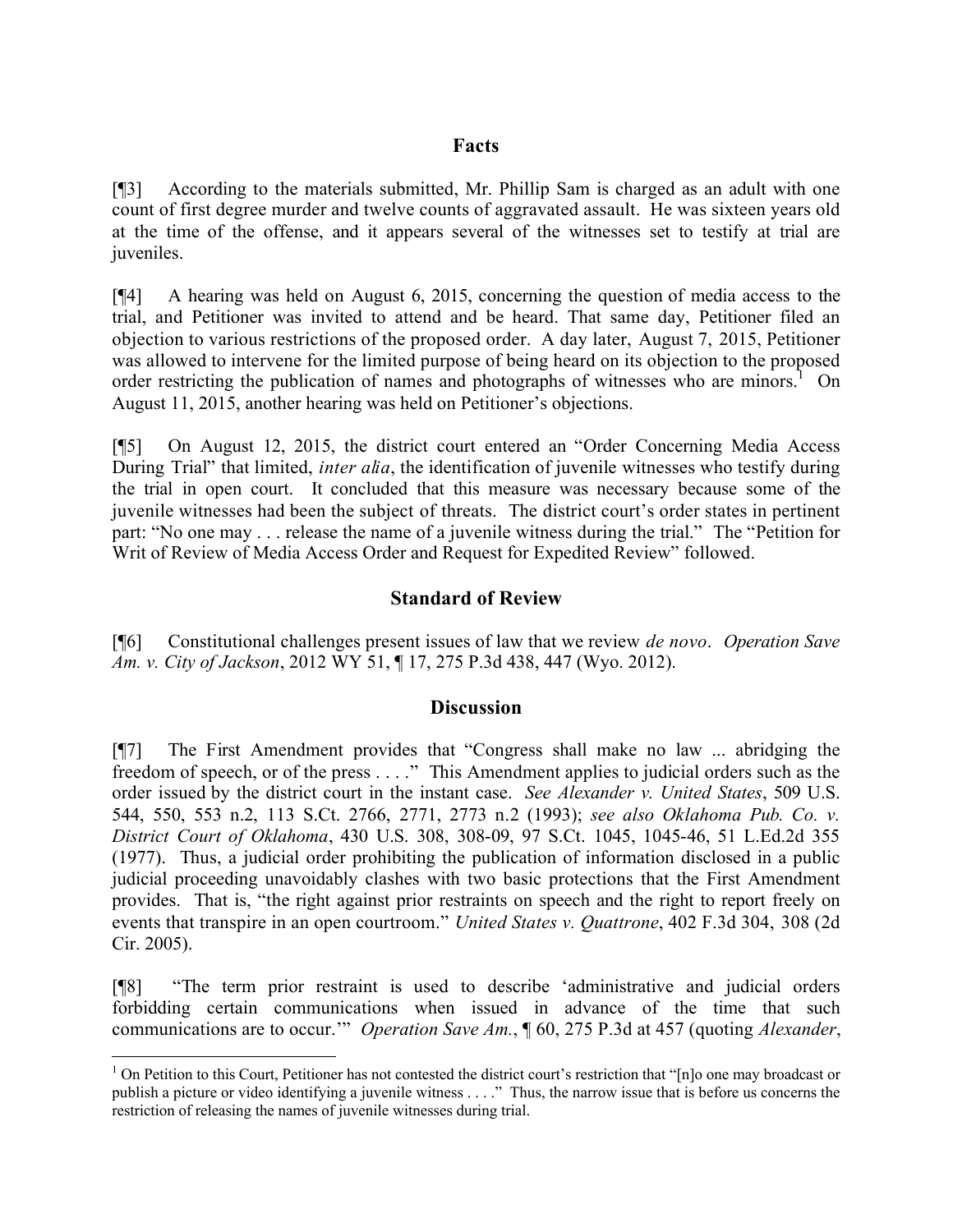509 U.S. at 550, 113 S.Ct. at 2771) (emphasis omitted); *see Quattrone*, 402 F.3d at 309 (citing *Alexander*, 509 U.S. at 550, 113 S.Ct. at 2771). The United States Supreme Court long ago made clear that "prior restraints on speech and publication are the most serious and the least tolerable infringement on First Amendment rights." *Nebraska Press Ass'n v. Stuart*, 427 U.S. 539, 559, 96 S.Ct. 2791, 2803, 49 L.Ed.3d 683 (1976); *see Operation Save Am.*, ¶ 61, 275 P.3d at 457. This is because

[t]he damage can be particularly great when the prior restraint falls upon the communication of news and commentary on current events. Truthful reports of public judicial proceedings have been afforded special protection against subsequent punishment. For the same reasons the protection against prior restraint should have particular force as applied to reporting of criminal proceedings, whether the crime in question is a single isolated act or a pattern of criminal conduct. A responsible press has always been regarded as the handmaiden of effective judicial administration, especially in the criminal field. Its function in this regard is documented by an impressive record of service over several centuries. The press does not simply publish information about trials but guards against the miscarriage of justice by subjecting the police, prosecutors, and judicial processes to extensive public scrutiny and criticism.

*Nebraska Press Ass'n*, 427 U.S. at 559-60, 96 S.Ct. at 2803 (internal citations and quotations omitted).

[¶9] Recently, in *Circuit Court of Eighth Judicial Dist. v. Lee Newspapers*, 2014 WY 101, ¶ 23, 332 P.3d 523, 530-31 (Wyo. 2014), this Court discussed the importance of open criminal trials and the role the press plays therein:

In *Globe Newspaper Co. v. Superior Court of Norfolk County*, the United States Supreme Court noted that open criminal trials provide "a check on the judicial process--an essential component in our structure of self-government." 457 U.S. at 606, 102 S.Ct. at 2620. Specifically, the press plays a vital role in disseminating information to the general public concerning the judiciary and what occurs in its domain. *Cox Broadcasting Corp. v. Cohn*, 420 U.S. 469, 491-92, 95 S.Ct. 1029, 1044-45, 43 L.Ed.2d 328 (1975). "[T]he press serves to guarantee the fairness of trials and to bring to bear the beneficial effects of public scrutiny upon the administration of justice." *Id.*; *see also Richmond Newspapers*, 448 U.S. at 572-73, 100 S.Ct. at 2825, ("Instead of acquiring information about trials by firsthand observation or by word of mouth from those who attended, people now acquire it chiefly through the print and electronic media. In this sense, this validates the media claim of functioning as surrogates for the public."). Public access to judicial documents serves to broaden the dissemination of information thereby allowing the general public to guard against malfeasance in our criminal justice system. *Antar*, 38 F.3d at 1359. The public provides a significant and positive influence when judicial documents remain open. *Press-Enterprise II*, 478 U.S. at 8, 106 S.Ct. at 2740.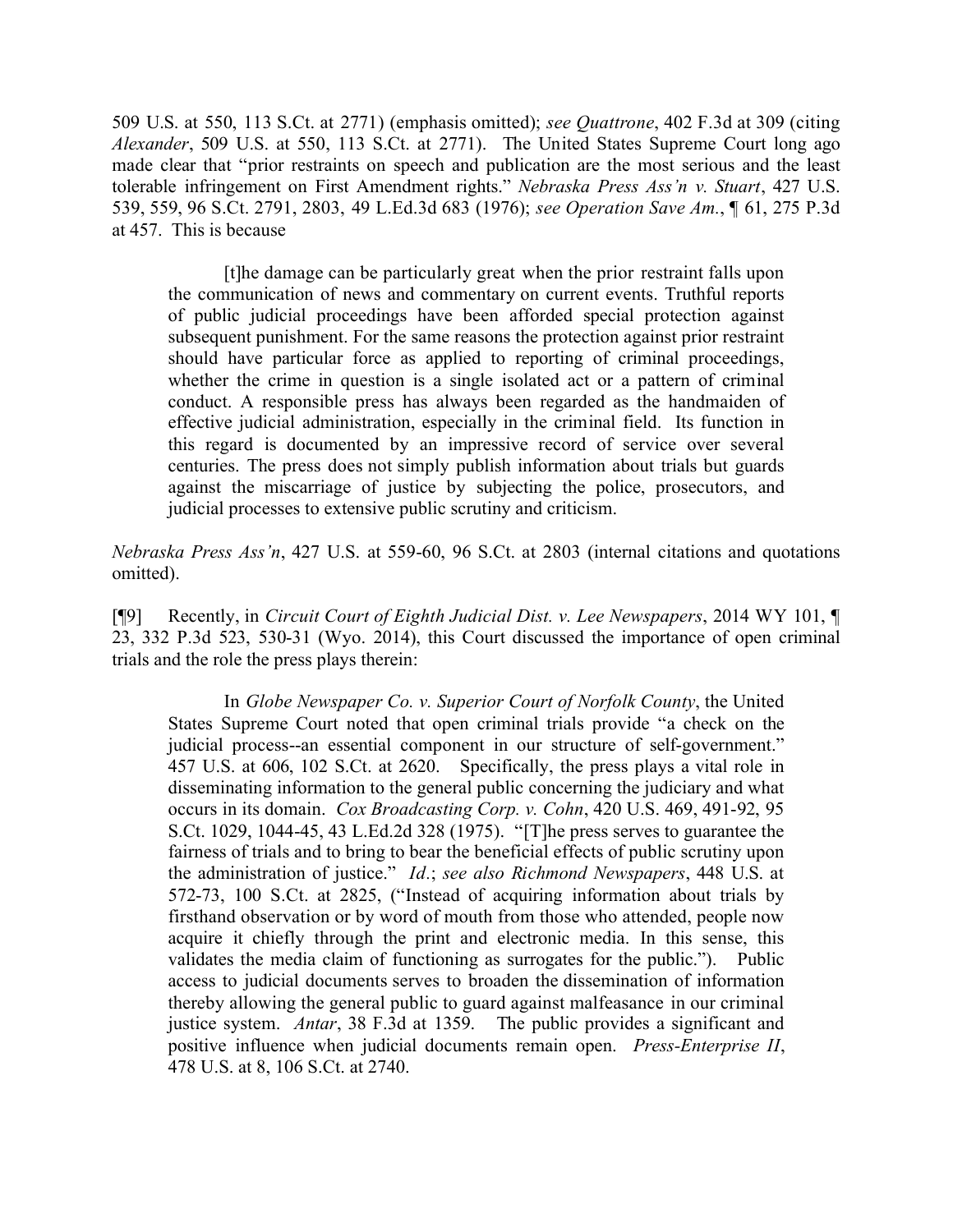[¶10] Another applicable principle is this: "Once true information is disclosed in public court documents open to public inspection, the press cannot be sanctioned for publishing it. In this instance as in others reliance must rest upon the judgment of those who decide what to publish or broadcast." *Cox Broadcasting Corp. v. Cohn*, 420 U.S. 469, 496, 95 S.Ct. 1029, 1047, 43 L.Ed.2d 328 (1975). In *Oklahoma Pub. Co.*, 430 U.S. at 310-11, 97 S.Ct. at 1046-47, the High Court wrote:

This principle was reaffirmed last Term in *Nebraska Press Assn. v. Stuart*, *supra*, which held unconstitutional an order prohibiting the press from publishing certain information tending to show the guilt of a defendant in an impending criminal trial. In Part VI-D of its opinion, the Court focused on the information covered by the order that had been adduced as evidence in a preliminary hearing open to the public and the press; we concluded that, to the extent the order prohibited the publication of such evidence, "it plainly violated settled principles," 427 U.S., at 568, citing *Cox Broadcasting Corp. v. Cohn*, *supra*; *Sheppard v. Maxwell*, 384 U.S. 333, 362-363 (1966) ("[T]here is nothing that proscribes the press from reporting events that transpire in the courtroom"); and *Craig v. Harney*, 331 U.S. 367, 374 (1947) ("Those who see and hear what transpired [in the courtroom] can report it with impunity"). The Court noted that under state law the trial court was permitted in certain circumstances to close pretrial proceedings to the public, but indicated that such an option did not allow the trial judge to suppress publication of information from the hearing if the public was allowed to attend: "[O]nce a public hearing had been held, what transpired there could not be subject to prior restraint." 427 U.S., at 568.

[¶11] There is a heavy presumption against the constitutional validity of restrictions on the publication of information obtained lawfully by the media. *Nebraska Press*, 427 U.S. at 558, 96 S.Ct. at 2802; *Bantam Books, Inc. v. Sullivan*, 372 U.S. 58, 70, 83 S.Ct. 631, 639, 9 L.Ed.2d 584 (1963). There may, however, be certain exceptional cases where such a restraint may pass constitutional muster. *See Nebraska Press*, 427 U.S. at 562-63, 96 S.Ct. at 2804; *New York v. Ferber*, 458 U.S. 747, 763–64, 102 S.Ct. 3348, 3358, 73 L.Ed.2d 1113 (1982) (child pornography); *Near v. Minnesota*, 283 U.S. 697, 716, 51 S.Ct. 625, 631, 75 L.Ed. 1357 (1931) (contemplating national security issues); *Operation Save Am.*, ¶ 57, 275 P.3d at 456 ("Its general protections are not, however, absolute."); *Quattrone*, 402 F.3d at 310. But, where the class of speech "otherwise receives First Amendment protection, however, courts subject prior restraints on speech or publication to exacting review." *Id.* In cases like the one presently before us, where the district court has restricted news coverage in order to protect the identity of juvenile witnesses, the court must consider: (1) the nature and extent of the news coverage in question; (2) whether measures other than a prior restraint on publication exist that would likely mitigate the effects of unrestricted publicity of the juvenile's names; and (3) the likely effectiveness of a prior restraint to prevent the threatened danger. *Nebraska Press*, 427 U.S. at 562, 96 S.Ct. at 2804; *see also Quattrone*, 402 F.3d at 310-11. Careful examination must be conducted of both the restrictive order's precise terms and whether the record supports the prior restraint on publication. *Id*.

[¶12] Application of the factors set forth above to the instant case demonstrates that the district court's order plainly violates Petitioner's First Amendment rights. The district court's order does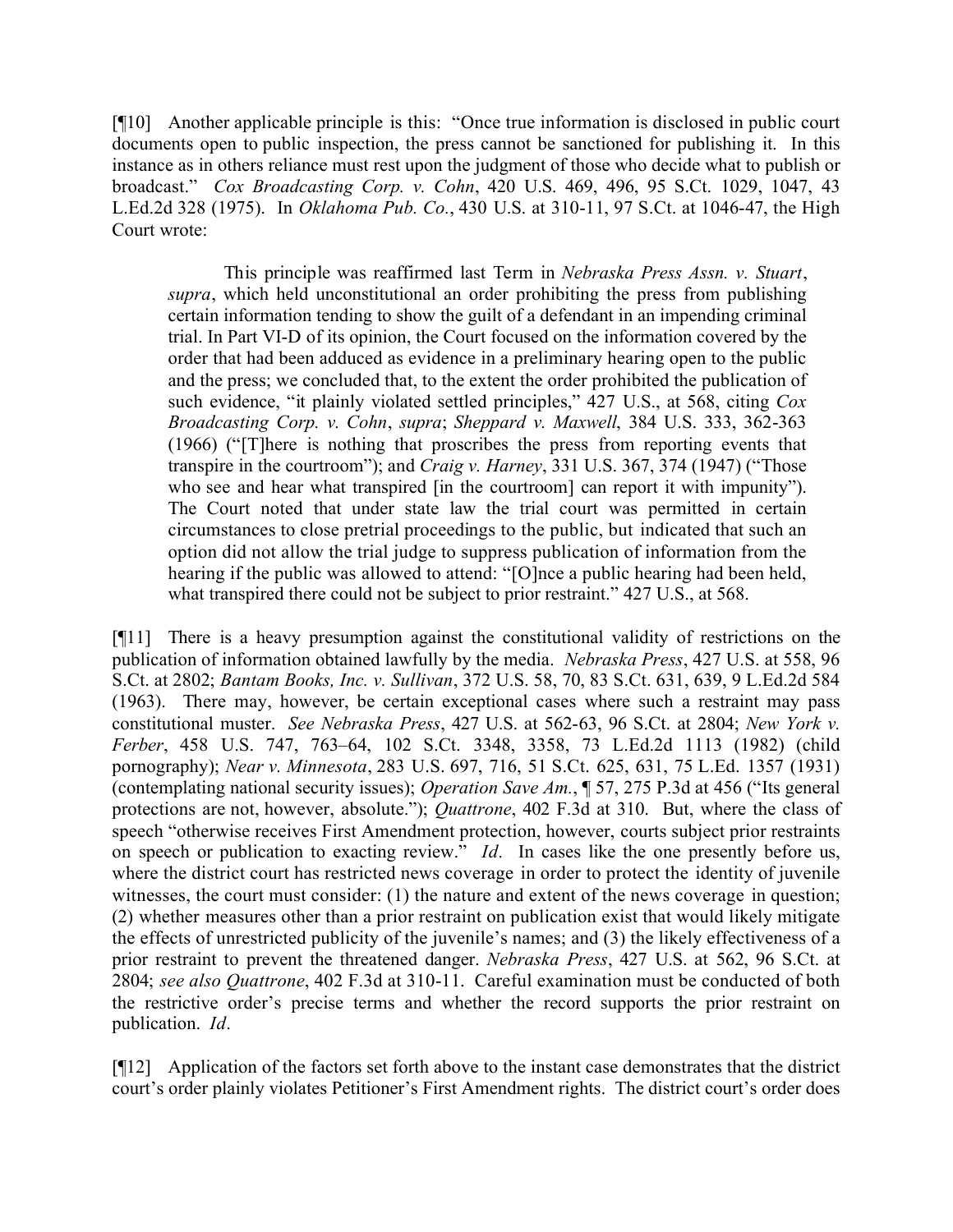not include analysis on the three factors noted. Even if the district court did perform the analysis, we find the second and third factors weigh against the prior restraint, and the first factor must take on lesser weight given our analysis of factor three.

[¶13] Starting with the third factor, this Court must assess the "probable efficacy of prior restraint on publication as a workable method of protecting" the juvenile witnesses. *Nebraska Press*, 427 U.S. at 565, 96 S.Ct. at 2806. In its objection to prior restraint on photography, Petitioner argued:

... the reported threats are insufficient cause for the prohibition on the photography of witnesses. First, if a witness has received threats then his identity is already known to the perpetrators. Further, once the name is revealed in court, then both defendant and the prosecution and a "courtroom of spectators" know his/her identity, who may reveal it to others.

While this objection was directed to the prohibition on photography, it is equally applicable here. The perpetrators of the threats know their subjects, if not by name then at least by sight. Thus, while at first blush the prior restraint may appear to protect the witnesses, closer scrutiny of the matter indicates the restraint will likely do little to protect the witnesses from the threatening individuals, who may be sitting in the open courtroom observing the testimony.

[¶14] Given this Court's conclusion on factor three, this Court finds that factor one—extent of publicity—must be afforded less weight. This Court notes this factor seems to take on greater significance when a prior restraint is imposed to protect the defendant's right to a fair trial. *Nebraska Press*, 427 U.S. at 562-63, 96 S.Ct. at 2804. That is not the issue here. In any case, given our conclusion the prior restraint is not an efficacious method of protecting the threatened juveniles, the extent of publicity in this case will likely have little effect on the individuals doing the threatening.

[¶15] With respect to factor two, there are other protective measures, short of prior restraint, that may protect the juvenile witnesses. Importantly, it is a crime in this state to attempt to influence or intimidate a witness. Wyo. Stat. Ann. § 6-5-305 (LexisNexis 2015). While this Court does not require the district court to impose any sort of protective measure, this Court notes the district court is free to give emphatic warnings to trial observers that it is illegal to attempt to influence or intimidate witnesses. Further, the juvenile witnesses are free to resort to whatever protections law enforcement may be willing and able to provide.

[¶16] In sum, while this Court understands the district court's concern with protecting the juvenile witnesses from threats, we conclude the prior restraint imposed here is not an effective method of protecting the threatened juveniles, when their identities are known to the perpetrators of the threats. Additionally, confidence and comfort must be taken in the fact that there are other protections in place to protect the juveniles. Thus, this Court concludes this is not the sort of exceptional case where the district court's prior restraint survives First Amendment review. It is, therefore,